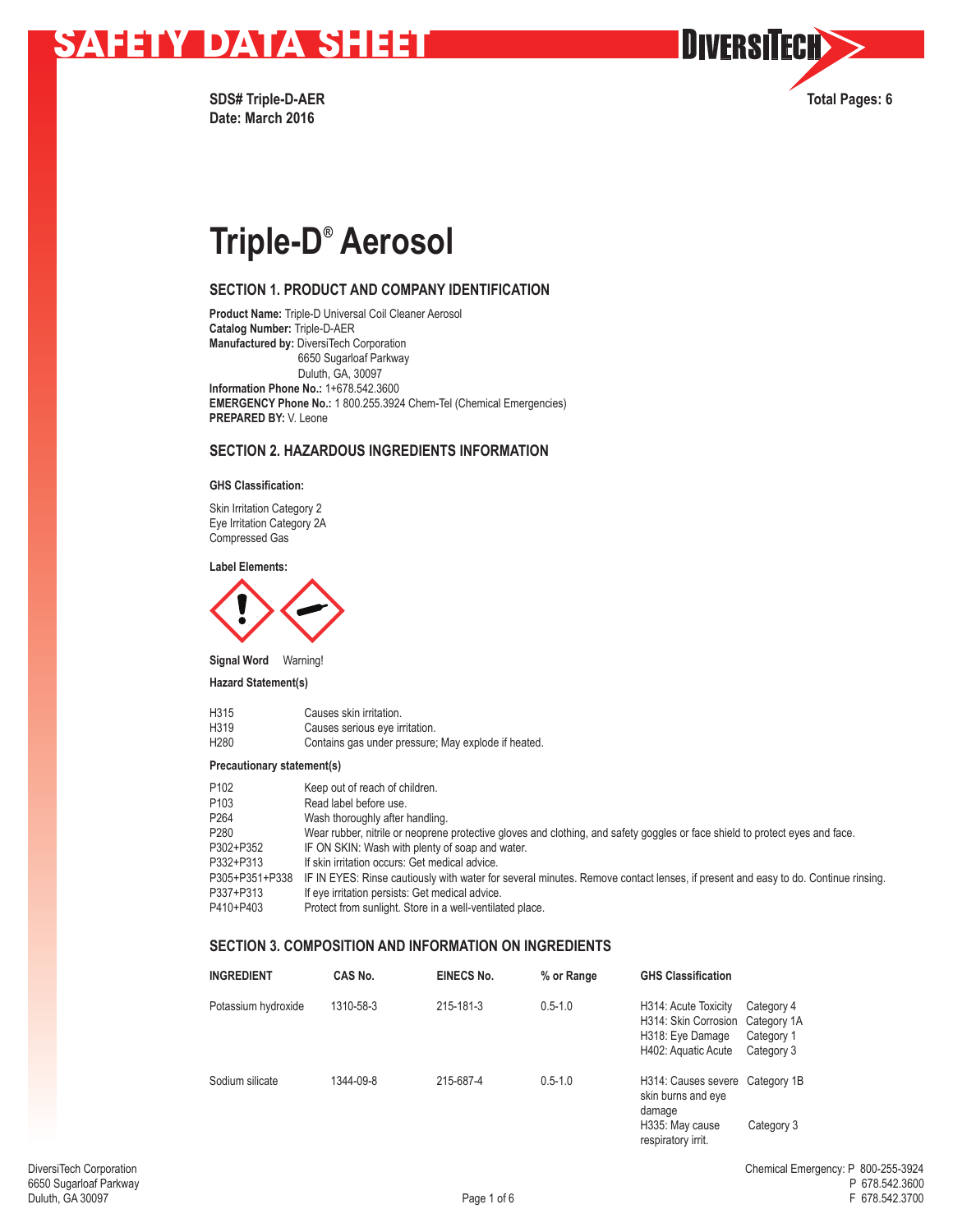

## **SECTION 4. FIRST AID MEASURES**

#### **4.1. Description of first aid measures**

**Inhalation:** Remove to fresh air. If not breathing, give artificial respiration. If breathing is difficult, give oxygen. Call a physician.

**Ingestion:** DO NOT INDUCE VOMITING! Give large quantities of water if available. Never give anything by mouth to an unconscious person. Get medical attention immediately.

**Skin Contact:** Wash with soap and water. Rinse with copious amounts of fresh, running water. If irritation persists, get medical attention.

**Eye Contact:** Immediately flush eyes with plenty of water for at least 15 minutes, lifting lower and upper eyelids occasionally. Get medical attention immediately.

#### **4.2. Signs and Symptoms of Exposure:**

**Inhalation:** Effects from inhalation of mist and may cause serious damage of the upper respiratory tract, depending on severity of exposure. Symptoms may vary from mild to severe irritation, sneezing, sore throat or runny nose. Severe pneumonitis may occur.

**Ingestion:** Symptoms may include burns of mouth, throat, and stomach bleeding, vomiting, diarrhea, fall in blood pressure.

**Skin Contact:** Contact with skin can cause redness, irritation or severe burns and scarring with greater exposures.

**Eye Contact:** Contact with mist, spray or liquid causes redness, severe irritation or burning in eyes. Prolonged exposures can cause burns that may result in permanent impairment of vision, even blindness.

**Chronic Exposure:** Prolonged contact with dilute solutions or mists has a destructive effect upon tissue.

### **SECTION 5. FIREFIGHTING MEASURES**

#### **Suitable and Unsuitable Extinguishing Media:**

Flash point: >212°F/100°C. Foam, CO2, dry chemical or other media suitable for the primary source of the fire.

#### **Special Equipment and Precautions for Fire–Fighters:**

In the event of a fire, wear full protective clothing and NIOSH-approved self-contained breathing apparatus with full face-piece operated in the pressure demand or other positive pressure mode. Contents under pressure may explode from excessive heat. Exposure to temperature above 120°/49°C may cause bursting.

### **SECTION 6. ACCIDENTAL RELEASE MEASURES**

**Personal Precautions, Protective Equipment and Emergency Procedures:** Ventilate area of leak or spill. Keep unnecessary and unprotected people away from area of spill. Wear appropriate personal protective equipment and clothing during clean-up.

**Methods and Material for Containment and Clean-Up:** Contain and recover liquid when possible. Do not flush caustic residues to the sewer. Residues from spills can be diluted with water, then neutralized with dilute acid such as acetic, hydrochloric or sulfuric. Absorb neutralized caustic residue on clay, vermiculite or other inert substance and package in a suitable container for disposal. do not use aluminum tools to collect absorbed material or aluminum containers to store collected waste. US Regulations (CERCLA) require reporting spills and releases to soil, water and air in excess of reportable quantities (700 gallons) of this product. The toll free number for the US Coast Guard National Response Center is (800) 424-8802. Remove contaminated clothing immediately.

### **SECTION 7. HANDLING AND STORAGE**

**Precautions for Safe Handling:** Store locked up in a well-ventilated area. Protect container from sunlight. never store in a vehicle. Do not expose to temperatures above 122 o F or 50 o C. Keep upright without excessive load on top.

**Conditions for Safe Storage, Including any Incompatibilities:** Contents are under pressure; may explode if heated.

**DIVERSITECH>>**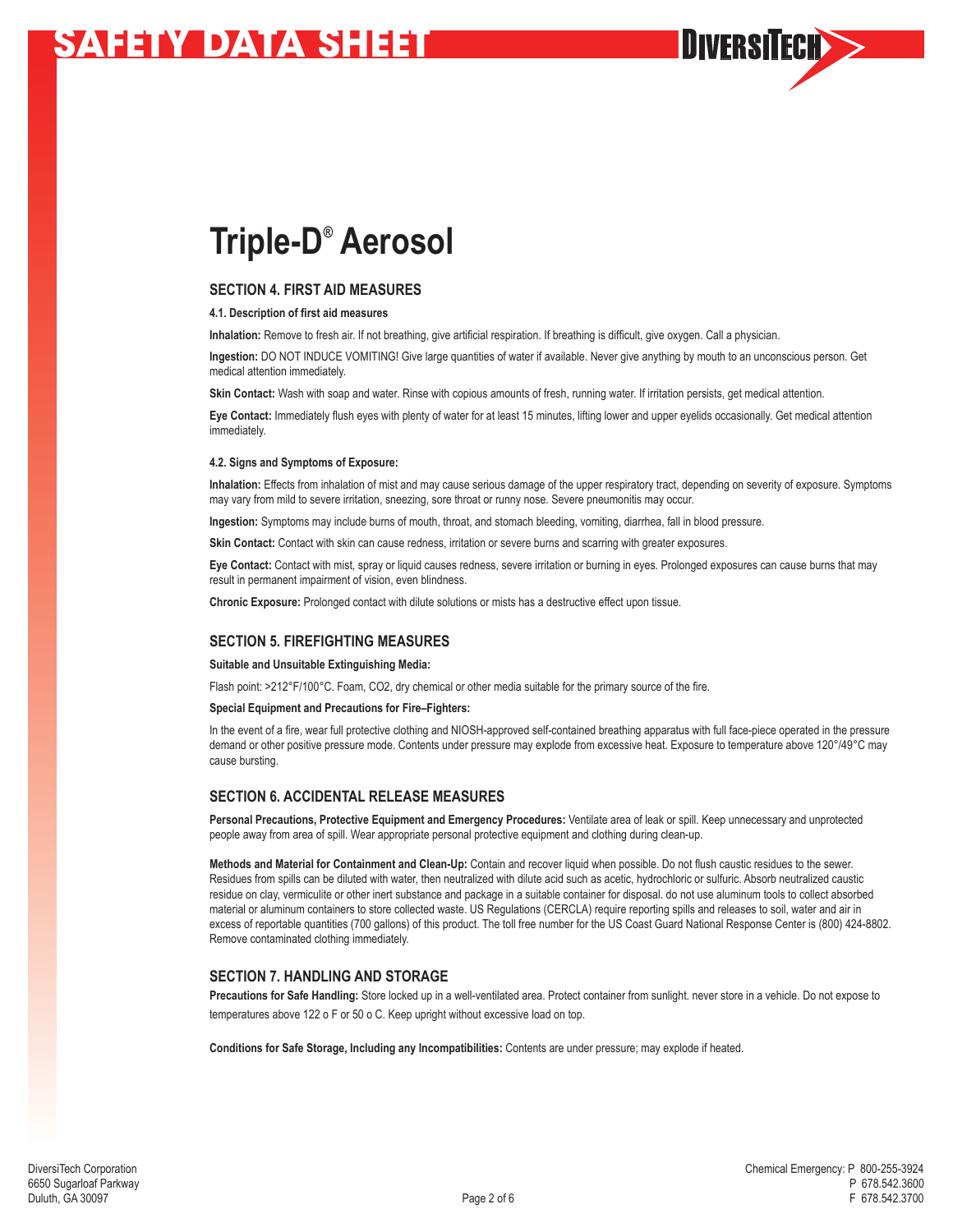

# **Triple-D® Aerosol**

## **SECTION 8. EXPOSURE CONTROLS / PERSONAL PROTECTION**

**Airborne Exposure Limits:**

**Potassium Hydroxide: OSHA Permissible Exposure Limit (PEL): 2ppm ACGIH Threshold Limit Value (TLV): 2ppm**

#### **Appropriate Engineering Controls:**

A system of local and/or general exhaust is recommended to keep employee exposures below the Airborne Exposure Limits. Local exhaust ventilation is generally preferred because it can control the emissions of the contaminant at its source, preventing dispersion of it into the general work area. Please refer to the ACGIH document, *Industrial Ventilation, A Manual of Recommended Practices*, most recent edition, for details.

#### **Personal Respirators (NIOSH Approved):**

If the exposure limit is exceeded and engineering controls are not feasible, a half face piece particulate respirator (NIOSH type N95 or better filters) may be worn for up to ten times the exposure limit or the maximum use concentration specified by the appropriate requlatory agency or respirator supplier, whichever is lowest.. A full-face piece particulate respirator (NIOSH type N100 filters) may be worn up to 50 times the exposure limit, or the maximum use concentration specified by the appropriate regulatory agency, or respirator supplier, whichever is lowest. For emergencies or instances where the exposure levels are not known, use a full-face piece positive-pressure, air-supplied respirator. WARNING: Air-purifying respirators do not protect workers in oxygen-deficient atmospheres.

**Skin Protection:** Wear rubber, neoprene, nitrile, Saranex® boots, gloves, lab coat, apron or coveralls, as necessary and appropriate, to prevent skin contact.

**Eye Protection:** Use chemical safety goggles and/or a full face shield where splashing is possible. Maintain eye wash fountain and quick-drench facilities or a source of running water in the work area.

**Work Hygienic Practices:** Use proper industrial hygiene practices to minimize hazardous exposure. Wash hands after handling this material, and before eating, smoking or using the bathroom.

## **SECTION 9. PHYSICAL AND CHEMICAL PROPERTIES**

**Appearance:** Clear orange liquid **Specific gravity (H2O = 1):** 1.05 **Odor:** Lavender **Collection Control Control Control Control Control Control Control Control Control Control Control Control Control Control Control Control Control Control Control Control Control Control Control Control C pH @ 25°C:** >13 **Autoignition Temperature:** Not available **Boiling Point :** >100°C (212°F) **Flash Point:** >212°F/100°C **Evaporation Rate (Water = 1):** 1 **Flammable Limits:** Not applicable **LEL:** N/A **UEL:** N/A **Vapor pressure (mm Hg):** Not applicable **Vapor Density (Air = 1):** Same as water **Relative density:** 1.125

**Odor Threshold:** Not established **Octanol/Water Partition Coefficient:** Not available pH @ 25°C: >13 **Autoignition Temperature:** Not available **Decomposition Temperature:** Not available

### **SECTION 10. STABILITY AND REACTIVITY**

**Chemical Stability:** Stable under ordinary conditions of use and storage.

**Possibility of Hazardous Reactions:** Will not occur.

**Conditions to Avoid:** Extreme heat, incompatibles.

**Incompatible Materials:** Potassium hydroxide in contact with acids and organic halogen compounds, especially trichloroethylene, may causes violent reactions. Contact with metals such as aluminum, magnesium, tin, and zinc may cause formation of flammable hydrogen gas.

**Hazardous Decomposition Products:** Carbon monoxide, Carbon dioxide, Hydrogen sulfide, Sulfur Dioxide.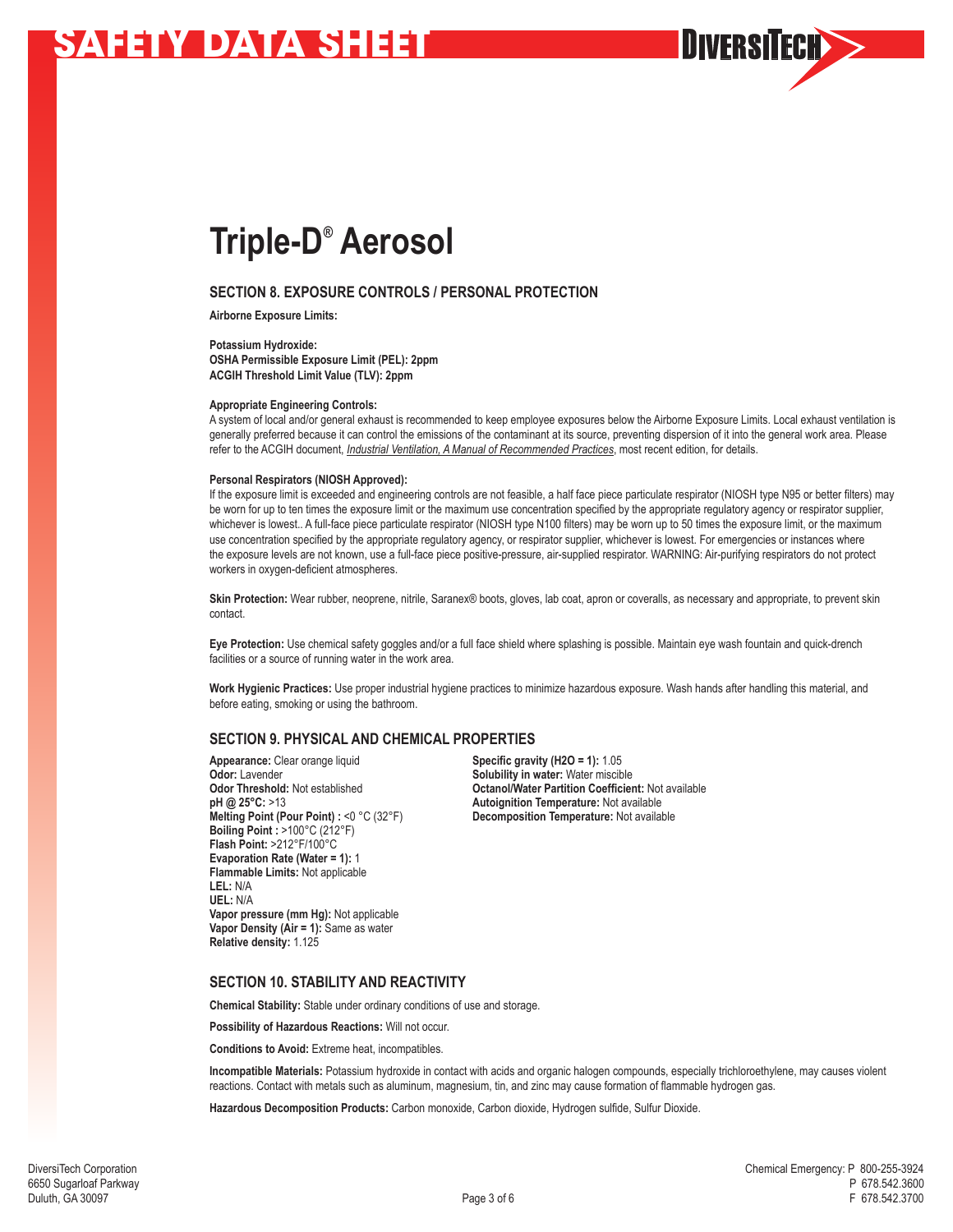

# **Triple-D® Aerosol**

## **SECTION 11. TOXICOLOGICAL INFORMATION**

**Potential Health Effects:**

**Inhalation:** Effects from inhalation of mist and may cause serious damage of the upper respiratory tract, depending on severity of exposure. Symptoms may vary from mild to severe irritation, sneezing, sore throat or runny nose. Severe pneumonitis may occur.

**Ingestion:** Symptoms may include burns of mouth, throat, and stomach bleeding, vomiting, diarrhea, fall in blood pressure.

**Skin Contact:** Contact with skin can cause redness, irritation or severe burns and scarring with greater exposures.

**Eye Contact:** Contact with mist, spray or liquid causes redness, severe irritation or burning in eyes. Prolonged exposures can cause burns that may result in permanent impairment of vision, even blindness.

**Chronic Exposure:** Prolonged contact with dilute solutions or mists has a destructive effect upon tissue. Carcinogenic effects: Not classified

**Teratogenicity/Reproductive toxicity:** Not classified

**Mutagenic effects:** Not classified

**Numerical Measures of Toxicity:**

**Potassium hydroxide:** 365 mg/kg oral-rat LD50;

### **SECTION 12. ECOLOGICAL INFORMATION**

**Ecotoxicity:** Potassium hydroxide: TLM: 80ppm/Mosquito fish/24 hr. /fresh water

 **Sodium Silicate:** The following data is reported for sodium silicates on a 100% solids basis:

96-hour median tolerance for fish (Gambusia affnis) of 2320ppm 96-hour median tolerance for water fleas (Daphnia magna) of 247ppm

96-hour median tolerance for snail eggs (Lymnea) of 632ppm

96-hour median tolerance for Amphipoda of 160ppm

**Aquatic:** This product is toxic to Aquatic Life. Toxicity is primarily associated with pH.

Persistence and Degradability: Diluted material rapidly depolymerizes to yield dissolved silica in a form that is indistinguishable from natural dissolved silica. This material is inorganic and not subject to biodegradation

**Bioaccumulative Potential:** No data available

**Mobility in Soil:** No data available.

**Other Adverse Effects:** None known

**Other:** *For more information, see "HANDBOOK OF ENVIRONMENTAL FATE AND EXPOSURE DATA."*

### **SECTION 13. DISPOSAL CONSIDERATIONS**

Container may be recycled. before recycling: Ensure container is completely emptied by pressing, and holding, the nozzle button until all the contents of the container are released. Continue to hold button down until any remaining gas has escaped the container. Never open an aerosol container. Contact your local waste removal company before recycling to ensure compliance with local regulations.

### **SECTION 14. TRANSPORTATION INFORMATION**

**US DOT:** Consumer Commodity, ORM-D

**INTERNATIONAL Water, I.M.O.: Proper Shipping Name:** Aerosols (max 1 L) (Limited Quantity) **Hazard Class:** 2.1 **UN:** 1950 **Marine Pollutant:** No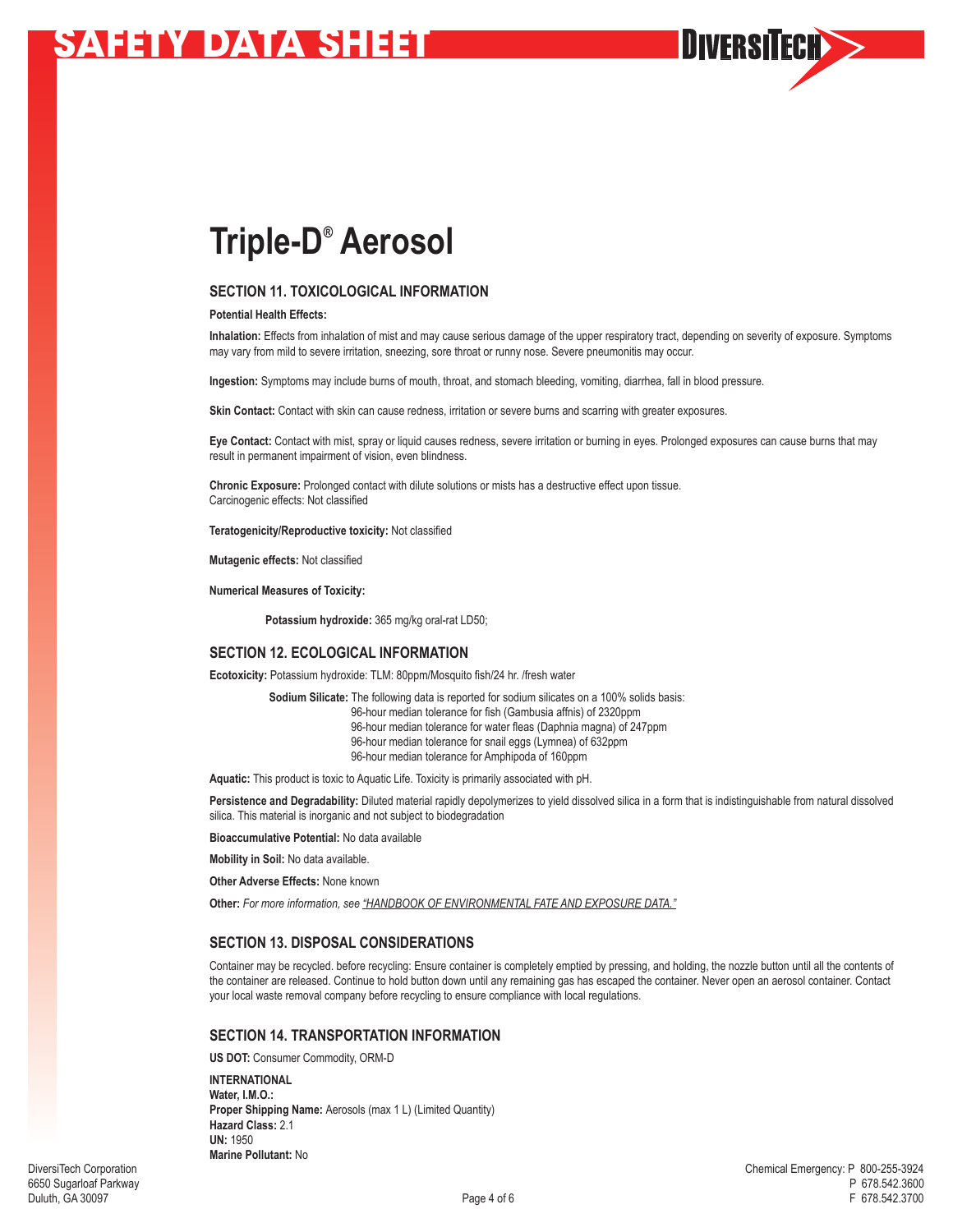# **Triple-D® Aerosol**

## **SECTION 15. REGULATORY INFORMATION**

**Federal, State & International Regulations**

**U.S. REGULATIONS:**

**U.S. INVENTORY (TSCA):** All components are exempt from the inventory. **TSCA 12(b) EXPORT NOTIFICATION:** Not listed. **CERCLA SECTIONS 102a/103 HAZARDOUS SUBSTANCES:** 1000 LBS RQ (potassium hydroxide) **SARA TITLE III SECTION 302 EXTREMELY HAZARDOUS SUBSTANCES:** Not regulated. **SARA TITLE III SARA SECTIONS 311/312 HAZARDOUS CATEGORIES): ACUTE:** Yes; **CHRONIC:** No; **FIRE:** No; **REACTIVE:** No; **SUDDEN RELEASE of Pressure:** No **SARA TITLE III SECTION 313: Not regulated. OSHA PROCESS SAFETY:** Not regulated. **STATE REGULATIONS: California Proposition 65:** Not regulated. **NEW JERSEY WORKER AND COMMUNITY RIGHT TO KNOW: Reporting Requirement:** Potassium hydroxide (1310-58-3) 10-20% **Right To Know Hazardous Substance List:** Potassium hydroxide (1310-58-3) 10-20% **Special Health Hazard Substance List:** Potassium hydroxide (1310-58-3) 10-20% **PENNSYLVANIA RIGHT TO KNOW: Reporting Requirement:** Potassium Hydroxide (1310-58-3) 10-20% **Hazardous Substance List:** Potassium hydroxide (1310-58-3) 10-20% **ENVIRONMENTAL HAZARDOUS SUBSTANCE LIST:** Potassium hydroxide (1310-58-3) 10-20% **SPECIAL HAZARDOUS SUBSTANCE LIST:** Not regulated. **CANADIAN REGULATIONS: WHMIS CLASSIFICATION:** E. **CANADA INVENTORY (DSL/NDSL):** All components of this product are listed on the DSL.

**Australian Hazchem Code:** 2R

**Poison Schedule:** Not scheduled

**WHMIS:** This MSDS has been prepared according to the hazard criteria of the Controlled Products Regulations (CPR) and the MSDS contains all of the information required by the CPR.

DIVERSITECH